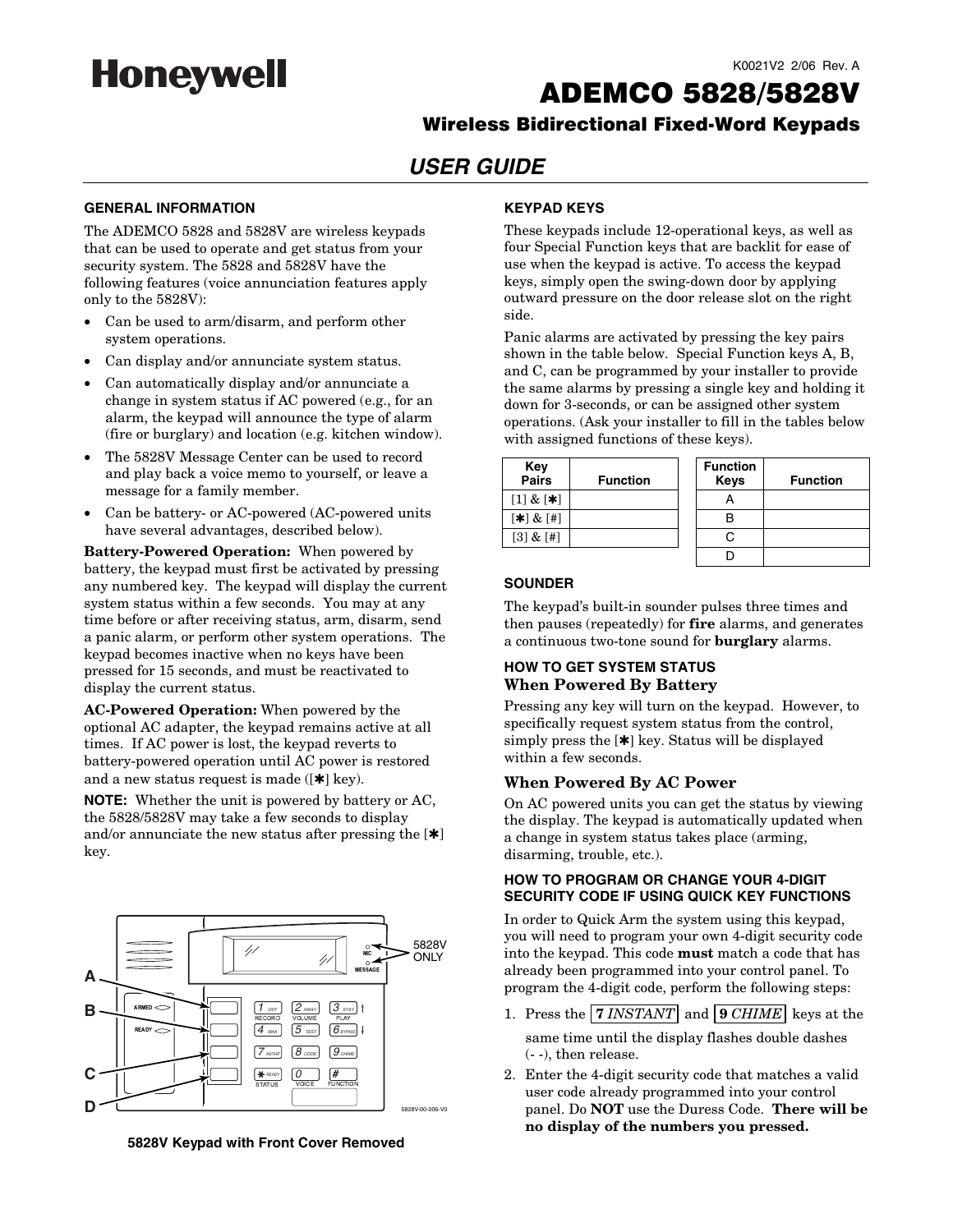3. Press  $\star$  *READY* to accept your entry. The keypad will display the system status.

## **MEMO/MESSAGE CENTER (5828V only)**

### **Recording and playing back messages**

The keystrokes required for message recording and playback are as shown in the table below.

In this table, read the + sign as "followed by."

Example:  $# + 1$  would be read as the  $[#]$  key followed by the [1] key.

| <b>MESSAGE CENTER (LYNX)</b>             |                                                                  |  |  |  |
|------------------------------------------|------------------------------------------------------------------|--|--|--|
| TO:                                      | <b>PRESS:</b>                                                    |  |  |  |
| Record a message:                        | $# + 1$                                                          |  |  |  |
| Stop recording before end of 20 seconds: | 1                                                                |  |  |  |
| Playback a message:                      | $# + 3$                                                          |  |  |  |
| Adjust message playback volume:          | # + 2 + 3 <sup><math>\uparrow</math></sup> or 6 $\downarrow$     |  |  |  |
| Mute system status announcements:        | $# + 2 + 1$                                                      |  |  |  |
| Restore system status announcements:     | # + 2 + 3 $\circ$ or 6 $\downarrow$                              |  |  |  |
| <b>MESSAGE CENTER (VISTA)</b>            |                                                                  |  |  |  |
|                                          |                                                                  |  |  |  |
| TO:                                      | <b>PRESS:</b>                                                    |  |  |  |
| Record a message:                        | $# + 0 + 1$                                                      |  |  |  |
| Stop recording before end of 20 seconds: | 1                                                                |  |  |  |
| Playback a message:                      | $# + 0 + 3$                                                      |  |  |  |
| Adjust message playback volume:          | # + 0 + 2 + 3 <sup><math>\uparrow</math></sup> or 6 $\downarrow$ |  |  |  |
| Mute system status announcements:        | $# + 0 + 2 + 1$                                                  |  |  |  |

**New message indication:** If powered by battery, the Message LED will **only** blink when you activate the keypad by requesting status. If powered by AC, the Message LED will blink continuously. Once the message is played back, the LED will no longer blink. **NOTE:** If using a LYNX control, and the word "MESSAGE" is announced at the 5828V keypad, it means that there is a message waiting **at the control panel,** which can only be retrieved using the LYNX keypad.

## **MESSAGE CENTER NOTES**

- Allow any alarm system status annunciation to **complete** before starting to record your message.
- Messages up to 20-seconds long may be recorded and played back at any time.
- When messages are first recorded, the red message LED will continuously flash to show that a new message is contained in the message center memory. Once that message is played back, the LED will no longer flash but the message is retained until a new message is recorded over it.
- A status announcement will interrupt the recording or playback of a message. If this happens, begin recording or playing the message back again.

### If you **Mute system status announcements** for any reason, you must **Restore system status**

**announcements** by pressing the keys indicated in the "MESSAGE CENTER" table (above) in order to hear them again. They will **not** restore on their own.

- Recording a message or playing back a stored message is **NOT** affected by muting.
- **If you adjust** the volume (3↑ or 6↓) when you play back a message, and still want system status announcements to be muted, you must **again** mute system status announcements  $(\# + 2 + 1)$  for Lynx panels or  $# + 0 + 2 + 1$  for VISTA panels).

## **HOW TO REPLACE THE BATTERIES**

- 1. If the keypad is AC powered, unplug the AC transformer from the wall outlet.
- 2. If the keypad is not wall mounted advance to step 3. If the keypad is wall mounted, perform the following:

Grasp the keypad firmly. Lift straight up (about 1/4 inch) and then out, to separate the keypad from the mounting plate. This exposes the covered battery compartment on the backside of the keypad.

- 3. Rest the inverted keypad on a non-abrasive surface and remove the battery compartment cover. Remove the old batteries and properly discard.
- 4. Replace the old batteries with 3 AA, 1.5 Volt, Alkaline batteries (ADEMCO part number 468 or equivalent). Always replace all three batteries at once to ensure normal operation of the keypad over the anticipated battery lifetime. Make sure that battery positive (+) and negative (–) terminals are properly oriented with the battery spring clip connections. Refer to battery placement graphic below.



#### **Battery Compartment**

- 5. Replace the battery cover.
- 6. If the keypad is not wall mounted advance to step 7. If the keypad is wall mounted, perform the following:

Reattach the keypad to its mounting plate by aligning the four mounting holes in the keypad case back with the four mounting clips on the mounting plate. Lower the keypad onto the clips.

- 7. If the keypad is AC powered, plug the AC transformer into the wall outlet.
- 8. Activate the keypad by pressing any numbered key until it beeps.
- 9. Enter the following twice: your 4-digit security code
	- + **1** *OFF* , to clear any trouble condition displayed.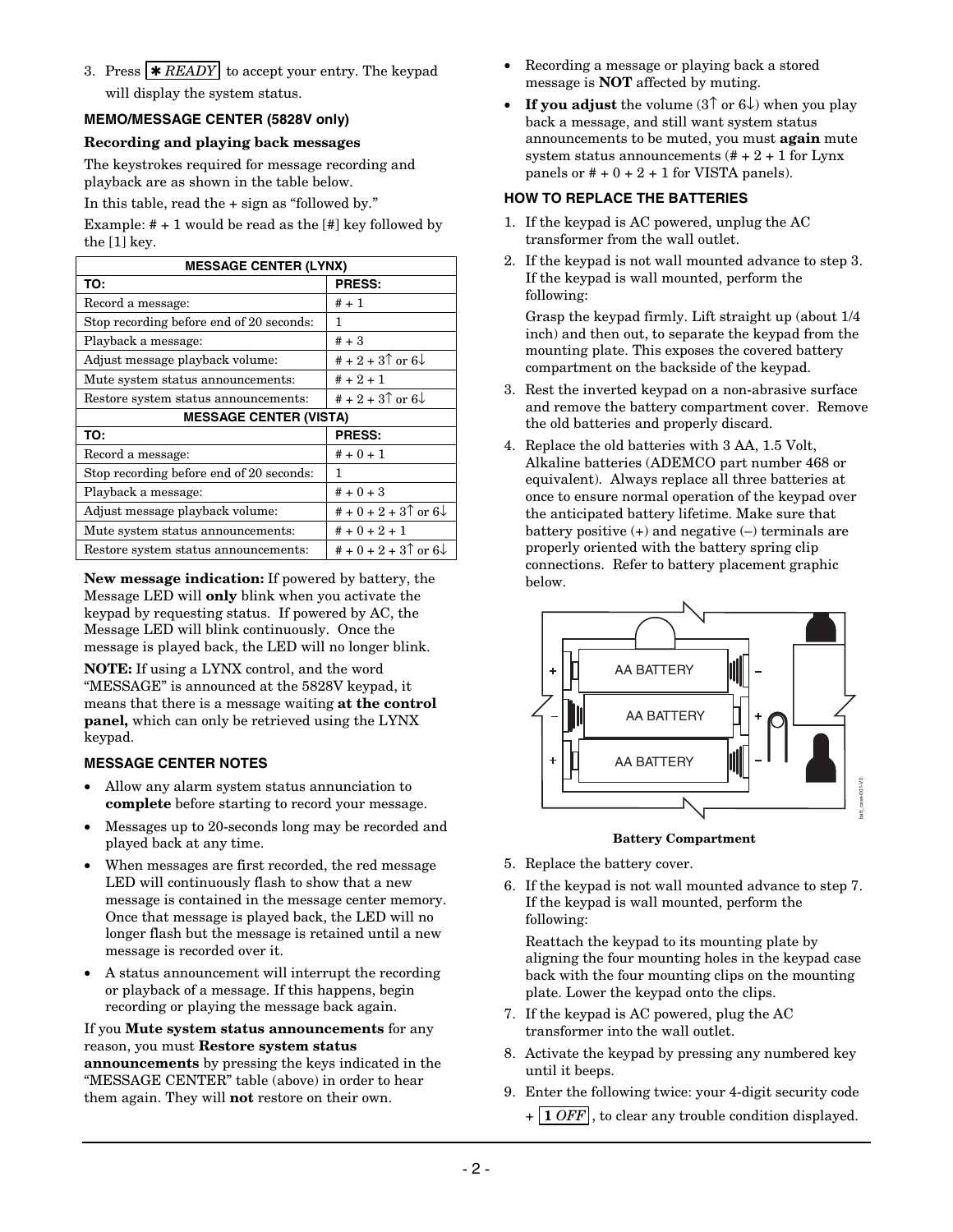## **GENERAL NOTES**

• If the keypad is on battery power, it will go into battery-saver mode (become inactive) in 15 seconds with no key presses, even if exit delay is set to a longer time period.

You would have to press the  $[\ast]$  key to view (or hear) the new status of the security system.

• When arming in the MAXIMUM mode, the keypad will indicate "AWAY INSTANT." When arming in the INSTANT mode, the keypad will indicate "STAY INSTANT."

- Do **NOT** use the 5828/5828V to put the LYNX into Speaker Phone mode.
- There is no audio indication when you turn on or off lights (X10) using the 5828V.
- A wireless keypad low battery condition is displayed as "BAT" and "00" on the 5828/5828V keypad.
- Anticipated battery life of the keypad batteries is 1.5 years.
- Do **NOT** use the 5828V for silent panic operation because the keypad itself is not silent.

Your Honeywell security system is designed for use with devices manufactured or approved by Honeywell for use with your security system. Your Honeywell security system is not designed for use with any device that may be attached to your security system's keypad or other communicating bus if Honeywell has not approved such device for use with your security system. Use of any such unauthorized device may cause damage or compromise the performance of your security system and affect the validity of your Honeywell limited warranty. When you purchase devices that have been manufactured or approved by Honeywell, you acquire the assurance that these devices have been thoroughly tested to ensure optimum performance when used with your Honeywell security system.

## **ONE YEAR LIMITED WARRANTY**

Honeywell International Inc., acting through its Security & Custom Electronics business ("Seller"), 165 Eileen Way, Syosset, New York 11791, warrants its security equipment (the "product") to be free from defects in materials and workmanship for one year from date of original purchase, under normal use and service. Seller's obligation is limited to repairing or replacing, at its option, free of charge for parts, labor, or transportation, any product proven to be defective in materials or workmanship under normal use and service. Seller shall have no obligation under this warranty or otherwise if the product is altered or improperly repaired or serviced by anyone other than the Seller. In case of defect, contact the security professional who installed and maintains your security equipment or the Seller for product repair.

This one year Limited Warranty is in lieu of all other express warranties, obligations or liabilities. THERE ARE NO EXPRESS WARRANTIES, WHICH EXTEND BEYOND THE FACE HEREOF. ANY IMPLIED WARRANTIES, OBLIGATIONS OR LIABILITIES MADE BY SELLER IN CONNECTION WITH THIS PRODUCT, INCLUDING ANY IMPLIED WARRANTY OF MERCHANTABILITY, OR FITNESS FOR A PARTICULAR PURPOSE OR OTHERWISE, ARE LIMITED IN DURATION TO A PERIOD OF ONE YEAR FROM THE DATE OF ORIGINAL PURCHASE. ANY ACTION FOR BREACH OF ANY WARRANTY, INCLUDING BUT NOT LIMITED TO ANY IMPLIED WARRANTY OF MERCHANTABILITY, MUST BE BROUGHT WITHIN 12 MONTHS FROM DATE OF ORIGINAL PURCHASE. IN NO CASE SHALL SELLER BE LIABLE TO ANYONE FOR ANY CONSEQUENTIAL OR INCIDENTAL DAMAGES FOR BREACH OF THIS OR ANY OTHER WARRANTY, EXPRESS OR IMPLIED, OR UPON ANY OTHER BASIS OF LIABILITY WHATSOEVER, EVEN IF THE LOSS OR DAMAGE IS CAUSED BY THE SELLER'S OWN NEGLIGENCE OR FAULT. Some states do not allow limitation on how long an implied warranty lasts or the exclusion or limitation of incidental or consequential damages, so the above limitation or exclusion may not apply to you.

Seller does not represent that the product may not be compromised or circumvented; that the product will prevent any personal injury or property loss by burglary, robbery, fire or otherwise; or that the product will in all cases provide adequate warning or protection. Buyer understands that a properly installed and maintained alarm may only reduce the risk of a burglary, robbery, fire or other events occurring without providing an alarm, but it is not insurance or a guarantee that such will not occur or that there will be no personal injury or property loss as a result. CONSEQUENTLY, SELLER SHALL HAVE NO LIABILITY FOR ANY PERSONAL INJURY, PROPERTY DAMAGE OR OTHER LOSS BASED ON A CLAIM THE PRODUCT FAILED TO GIVE WARNING. HOWEVER, IF SELLER IS HELD LIABLE, WHETHER DIRECTLY OR INDIRECTLY, FOR ANY LOSS OR DAMAGE ARISING UNDER THIS LIMITED WARRANTY OR OTHERWISE, REGARDLESS OF CAUSE OR ORIGIN, SELLER'S MAXIMUM LIABILITY SHALL NOT IN ANY CASE EXCEED THE PURCHASE PRICE OF THE PRODUCT, WHICH SHALL BE THE COMPLETE AND EXCLUSIVE REMEDY AGAINST SELLER. This warranty gives you specific legal rights, and you may also have other rights, which vary from state to state. No increase or alteration, written or verbal, to this warranty is authorized.